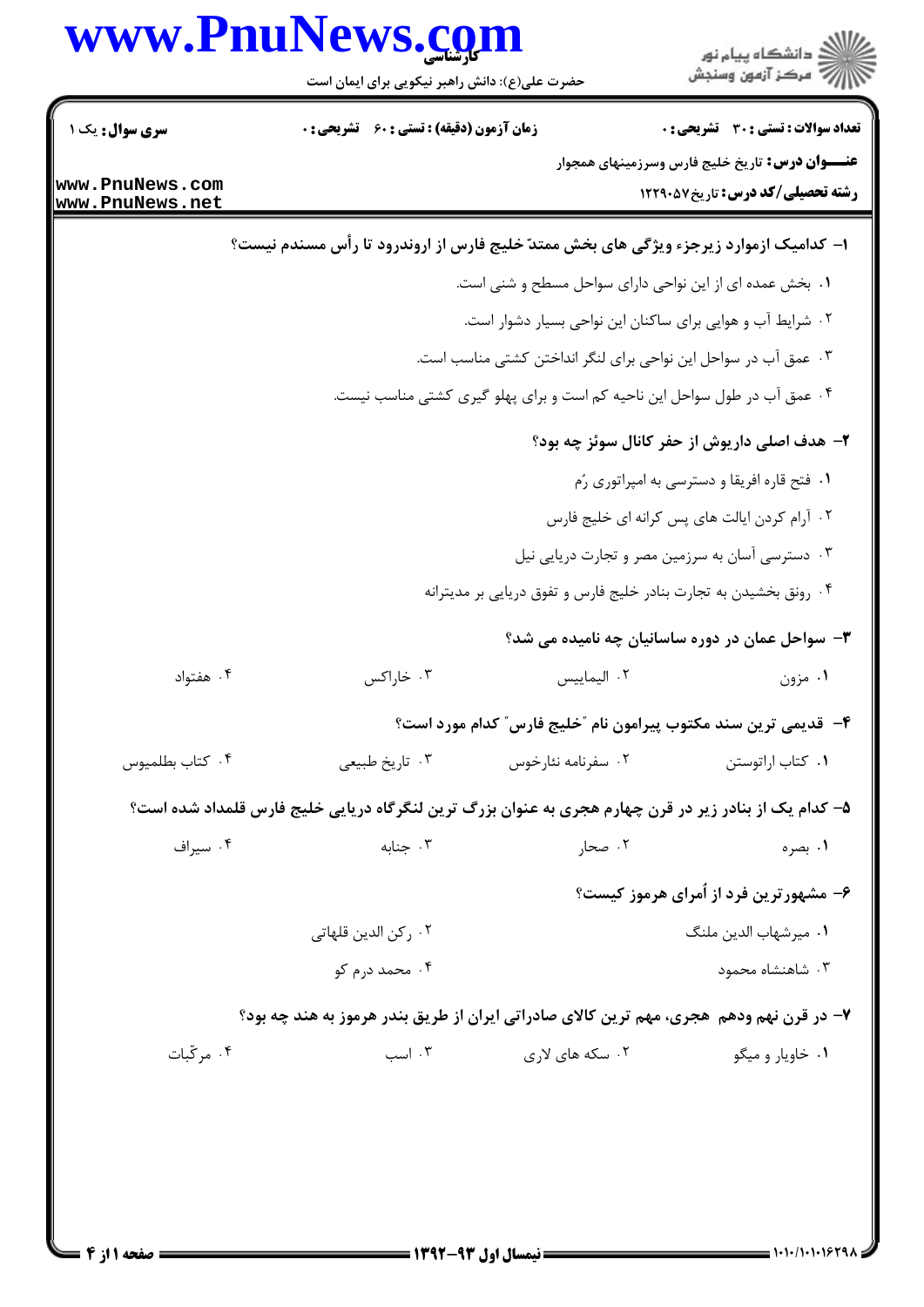|                                    | www.PnuNews.com<br>حضرت علی(ع): دانش راهبر نیکویی برای ایمان است                                      |                                                                              | الا دانشگاه پيام نور<br>   > مرکز آزمون وسنجش                                               |  |
|------------------------------------|-------------------------------------------------------------------------------------------------------|------------------------------------------------------------------------------|---------------------------------------------------------------------------------------------|--|
| <b>سری سوال : ۱ یک</b>             | زمان آزمون (دقیقه) : تستی : ۶۰٪ تشریحی : ۰                                                            |                                                                              | <b>تعداد سوالات : تستی : 30 ٪ تشریحی : 0</b>                                                |  |
| www.PnuNews.com<br>www.PnuNews.net |                                                                                                       |                                                                              | <b>عنـــوان درس:</b> تاریخ خلیج فارس وسرزمینهای همجوار<br>رشته تحصیلی/کد درس: تاریخ ۱۲۲۹۰۵۷ |  |
|                                    |                                                                                                       | ۸− کدام گزینه جزو تعهدات پرتغالی ها در معاهده ی آلبوکرک با خواجه عطا نبود؟   |                                                                                             |  |
|                                    |                                                                                                       | ۰۱ کشتی های بومی بدون مجوز مقامات پرتغالی حق تجارت داشتند.                   |                                                                                             |  |
|                                    |                                                                                                       |                                                                              | ۰۲ دولت پرتغال در مقابل دشمنان از هرموز دفاع کند.                                           |  |
|                                    |                                                                                                       | ۰۳ دولت پرتغال کمک های خود را به پادشاه هرموز به صورت نقدی پرداخت کند.       |                                                                                             |  |
|                                    |                                                                                                       | ۰۴ کشتیرانی برای کلیه کشتی های خارجی در قلمرو هرموز آزاد باشد.               |                                                                                             |  |
|                                    | ۹- بزرگ ترین اشتباه پرتغالی ها که منجر به انحطاط اقتصادی در هرموز شد، کدام مورد است؟                  |                                                                              |                                                                                             |  |
|                                    | ۰۲ حذف قدرت پادشاه در صحنه اقتصادی                                                                    |                                                                              | ۰۱ حمایت از احمد بن راشد وزیر هرموز                                                         |  |
|                                    | ۰۴ سرکوب بی رحمانه ی قیام مردم جزیره قلهات                                                            |                                                                              | ۰۳ رویارویی نظامی با دولت عثمانی در هرموز                                                   |  |
|                                    |                                                                                                       | <b>۰۱</b> - شاه عباس صفوی برای رویارویی با پرتغالی ها به چه ابزاری متوسل شد؟ |                                                                                             |  |
|                                    | ۰۲ بکارگیری ازبکان به عنوان پایگاه دفاعی                                                              | ٠١ انعقاد پيمان صلح با دولت عثماني                                           |                                                                                             |  |
|                                    | ۰۴ توافق محرمانه و شفاهی با فرماندهی نیروهای انگلیسی                                                  |                                                                              | ۰۳ انتقال مسیر تجاری از هرموز به بندر گمبرون                                                |  |
|                                    | 11– تنها اثر و سند معتبر برای مرور حوادث مربوط به آزادسازی هرموز از دست پرتغالی ها کدام مورد می باشد؟ |                                                                              |                                                                                             |  |
| ۰۴ سفرنامه پدرو تیکشیرا            | ۰۳ سفرنامه فیگوئروا                                                                                   | ۰۲ سفرنامه دلاواله                                                           | ٠١ جرون نامه                                                                                |  |
|                                    |                                                                                                       | ۱۲- کدام گزینه جزو دستآوردها و نتایج منفی فتح هرموز برای ایران نیست؟         |                                                                                             |  |
|                                    | ۰۲ باز شدن راه ورود استعمارگر پیر به خلیج فارس                                                        |                                                                              | ۰۱ از دست رفتن یکی از بهترین پایگاه های تجاری ایران                                         |  |
|                                    | ۰۴ تضعیف حاکمیت بر عمان ساحلی                                                                         | ۰۳ شکست ناوگان دریایی ایران در هرموز                                         |                                                                                             |  |
|                                    |                                                                                                       | ۱۳- در قرن دوازدهم هجری رقیب اصلی تجاری ایران در خلیج فارس چه کسانی بودند؟   |                                                                                             |  |
| ۰۴ هلندی ها                        | ۰۳ کمپانی هند شرقی                                                                                    | ۰۲ امامان مسقط                                                               | ۰۱ بریتانیا                                                                                 |  |
|                                    | ۱۴- فرماندهی نیروی دریایی نادرشاه افشار را در تصرف بصره و بحرین چه کسی برعهده داشت؟                   |                                                                              |                                                                                             |  |
| ۰۴ عبداللطيف خان                   | ۰۳ سیف بن سلطان                                                                                       | ۰۲ شیخ جبّاره                                                                | ۰۱ محمدتقی خان                                                                              |  |
|                                    |                                                                                                       | ۱۵– نخستین نماینده مقیم انگلیس در بندر بوشهر چه کسی بود؟                     |                                                                                             |  |
| ۰۴ الکساندر دوگلاس                 | ۰۳ بارون كنپهاوزن                                                                                     | ۰۲ لکهارت                                                                    | ۰۱ جرویس                                                                                    |  |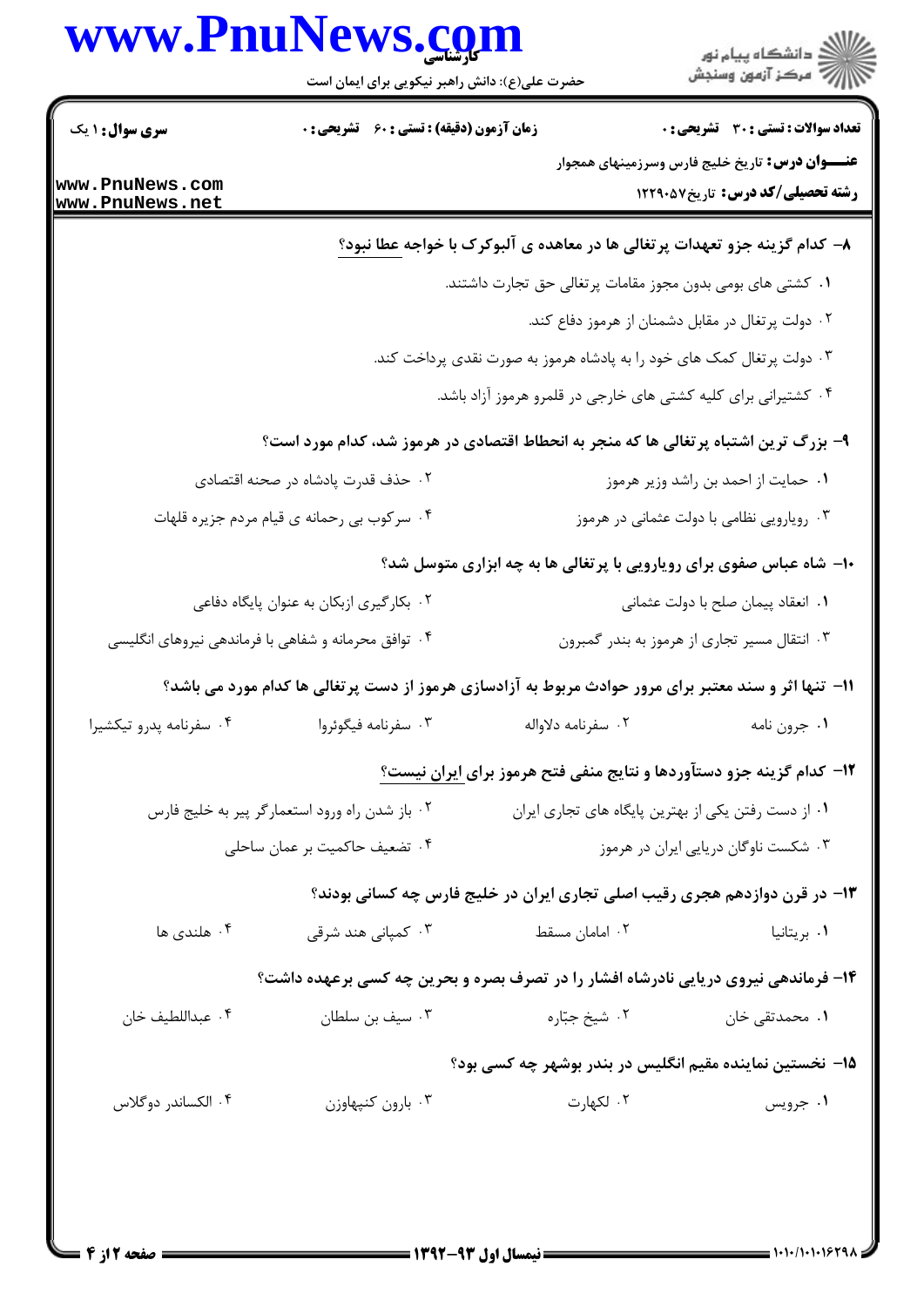## www.PnuNews.com

|                                    | www.PnuNews.com<br>حضرت علی(ع): دانش راهبر نیکویی برای ایمان است                              |                                                                            | ڪ دانشڪاه پيا <sub>م</sub> نور<br><mark>ر</mark> ⊽ مرڪز آزمون وسنڊش |
|------------------------------------|-----------------------------------------------------------------------------------------------|----------------------------------------------------------------------------|---------------------------------------------------------------------|
| <b>سری سوال :</b> ۱ یک             | <b>زمان آزمون (دقیقه) : تستی : 60 ٪ تشریحی : 0</b>                                            |                                                                            | <b>تعداد سوالات : تستی : 30 ٪ تشریحی : 0</b>                        |
| www.PnuNews.com<br>www.PnuNews.net |                                                                                               | <b>عنـــوان درس:</b> تاریخ خلیج فارس وسرزمینهای همجوار                     | <b>رشته تحصیلی/کد درس:</b> تاریخ1۲۲۹۰۵۷                             |
|                                    |                                                                                               | ۱۶– کدام مورد مهم ترین عامل حمله کریم خان به بصره و فتح آنجا <u>نبود</u> ؟ |                                                                     |
|                                    |                                                                                               | ۰۱ عدم اجرای تعهد حاکمان بغداد و بصره مبنی بر کمک به نیروهای کریم خان      |                                                                     |
|                                    |                                                                                               | ۰۲ ضبط اموال ایرانیان توسط پاشای بغداد پس از وقوع طاعون                    |                                                                     |
|                                    |                                                                                               | ۰۳ غفلت دولت عثمانی از بصره به سبب توجه به مصر و بالکان                    |                                                                     |
|                                    |                                                                                               | ۰۴ ندادن اجازه عبور به سپاهیان ایران از سواحل عمان                         |                                                                     |
|                                    | ۱۷– سبب عدم توان سیاستمداران قاجاریه در نظارت کامل بر امور خلیج فارس و کرانه های آن چه بود؟   |                                                                            |                                                                     |
|                                    |                                                                                               | ٠١ واگذارى امتيازات تجارت دريايي به بريتانيا                               |                                                                     |
|                                    |                                                                                               | ۰۲ ظهور قدرت جديد ناپلئون در مناسبات بين المللي                            |                                                                     |
|                                    |                                                                                               | ۰۳ درگیری های سیاسی و نظامی با دولت روسیه تزاری                            |                                                                     |
|                                    |                                                                                               | ۰۴ خوشگذرانی و رفاه گرایی رجال سیاسی و غفلت از امور مملکت                  |                                                                     |
|                                    | ۱۸– در دوره قاجار مهم ترین و تأثیرگذارترین اقدام انگلیس برای تحقق اهدافش در خلیج فارس چه بود؟ |                                                                            |                                                                     |
|                                    |                                                                                               | ۰۱ طرح قرارداد «صلح عمومی» به بهانه مبارزه با دزدی دریایی                  |                                                                     |
|                                    |                                                                                               | ۰۲ مأموريت ديويد سيتون به مسقط به منظور جلب حمايت                          |                                                                     |
|                                    |                                                                                               | ۰۳ درگیری با ناوگان تجاری قواسم با حمایت آل سعود                           |                                                                     |
|                                    |                                                                                               | ۰۴ واگذاری امتیازات تجارت دریایی شمال به روسها                             |                                                                     |
|                                    |                                                                                               | ۱۹- در دوره نخست قاجاریه کانون اصلی تجارت ایران کدام بندر بود؟             |                                                                     |
| ۰۴ بندر بوشهر                      | ۰۳ بندر لنگه                                                                                  | ۰۲ بندر عباس                                                               | ۰۱ بندر هرموز                                                       |
|                                    |                                                                                               | ۲۰– کدام فروند کشتی در عصر مظفرالدین شاه قاجار خریداری شد؟                 |                                                                     |
| ۰۴ يلکن                            | ۰۳ شوش                                                                                        | ۰۲ سلیکا                                                                   | ۰۱ پرسپولیس                                                         |
|                                    |                                                                                               | <b>۲۱</b> – بزرگ ترین منبع اقتصادی منطقه بحرین چه بود؟                     |                                                                     |
| ۰۴ صنعت کشتی سازی                  | ۰۳ تولید مروارید                                                                              | ۰۲ دامپروری                                                                | ۰۱ کشاورزی                                                          |
|                                    | <b>۲۲</b> – کدام گزینه جزو عوامل ناتوانی ایران در برابر انگلستان در مسأله بحرین نیست <u>؟</u> |                                                                            |                                                                     |
|                                    | ۰۲ نداشتن ناوگان دریایی مجهز                                                                  | ٠١. اختلاف شديد مذهبي مابين ايران و بحرين                                  |                                                                     |
|                                    | ۰۴ عدم آشنایی دولتمردان ایرانی از اوضاع اجتماعی بحرین                                         | ۰۳ نبود حاکمیت تثبیت شده ایرانی بر بحرین                                   |                                                                     |
|                                    |                                                                                               |                                                                            |                                                                     |